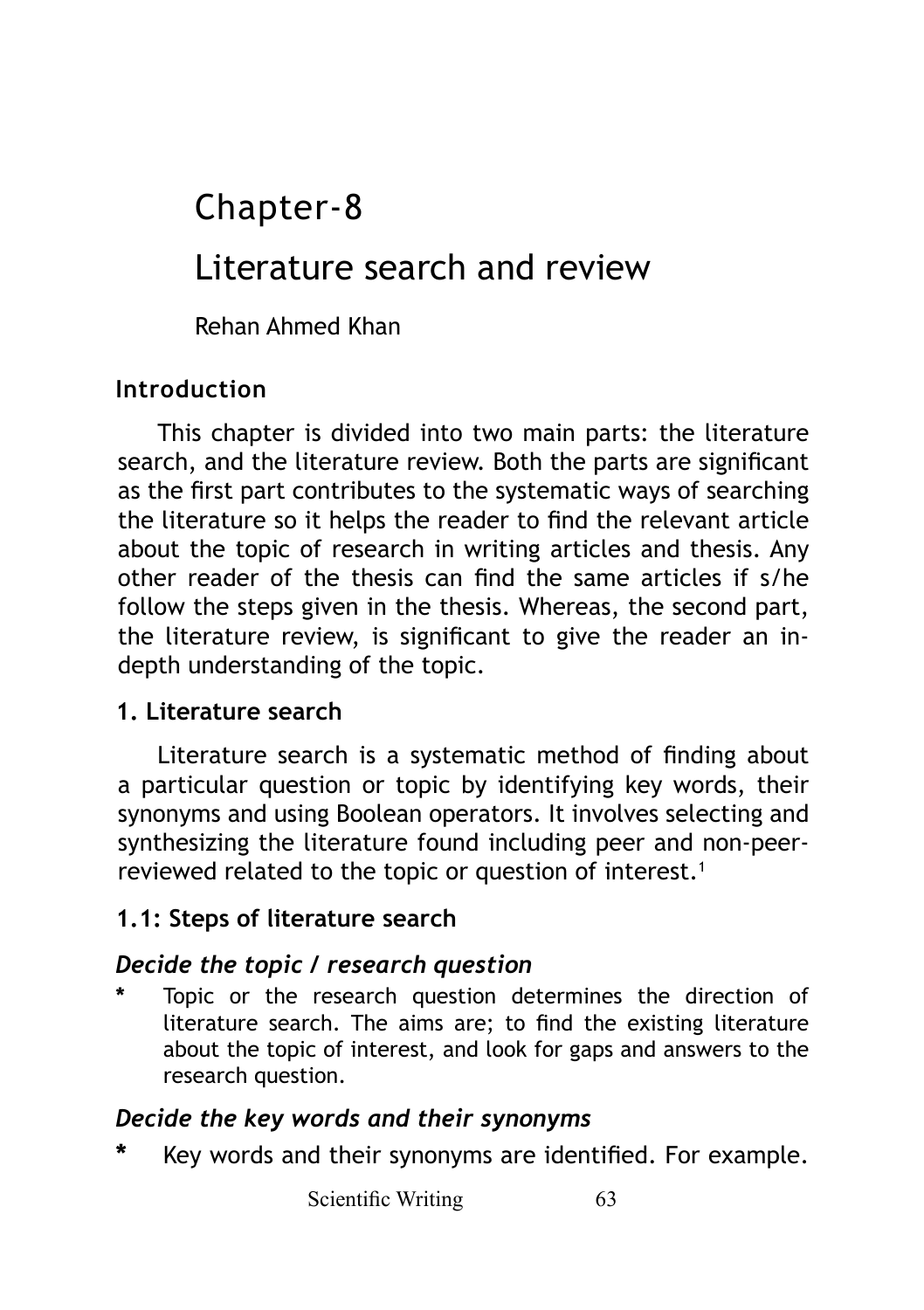if the research question is: "What are the key indicators of a good assessment?", the key words would be key indicators and assessment. The synonyms for 'indicators' can be main pointers or markers; whereas for 'assessment', it can be evaluation.

## *Decide the relevant database*

- **\*** There are several databases and search engines. Some of the most commonly used are: PubMed, ERIC, PsychINFO, Cochrane Collaboration, EBSCO, CINAHL, and Web of Science. The data base is selected according to the topic of interest. For instance, Cochrane collaboration is database of choice if search is to be done on Systematic reviews, and PubMed can be used to search a clinical topic.<sup>2</sup>
- **\*** Apart from databases, grey literature is searched using Google Scholar.
- **\*** Other sources of literature search include books, hard copies of journal not available on internet, non-indexed journals, thesis and conference proceedings.
- **\*** If limited data is available on topic, secondary references can be found from the articles that have been found in the literature. This process is called Snow balling. Expert help can also be taken to identify sources of literature research.

## *Use Boolean operators*

**\*** Boolean Operators are used to broaden or narrow search about a topic. These include 'AND', 'OR and 'NOT'. The Boolean operator 'AND' is used to narrow whereas 'OR' is used for broadening the search whereas 'NOT' is used when a topic is to be excluded.

## *Select the relevant articles*

**\*** Searching the articles may reveal a large data. Inclusion and exclusion criteria are used to filter articles. Duplicates needs to be removed. PRISMA<sup>4</sup> flow chart can be used to finalize the articles for critical appraisal.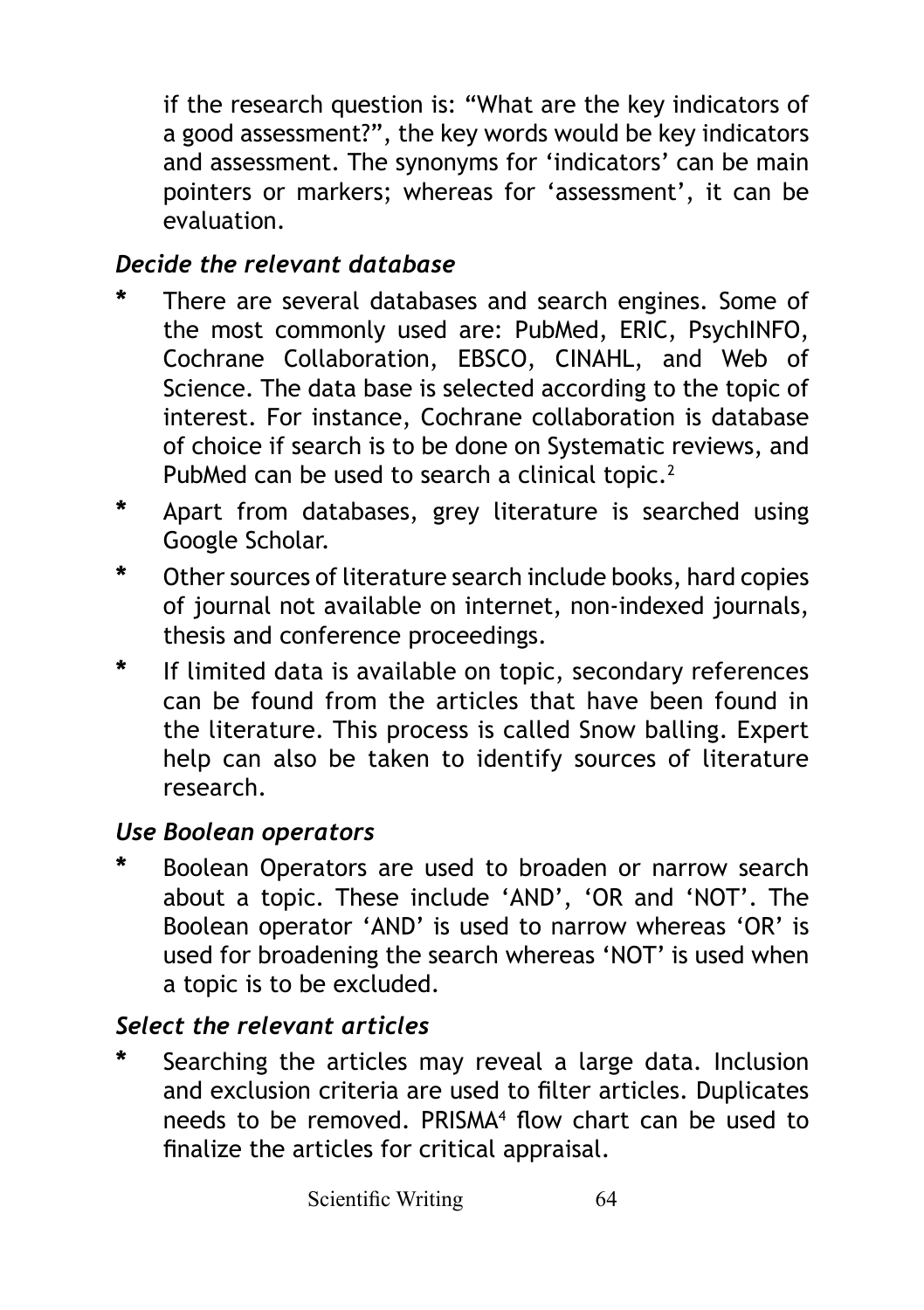- **\*** At this stage, selected topic or research question is either finalized or it may be revised to modify, and to further extend the process of literature search.
- **\*** After finalizing the literature search, full-text of selected articles is read and literature review is written.

#### **1.2: Uses of Literature Search**

- **\*** It forms the basis of literature review
- **\*** It helps in finding the gaps in the literature
- **\*** It may find the answer to your research question
- **\*** It helps in revising and modifying the research question

#### **2. Literature Review**

Literature review is organizing the literature found through literature search in systematic manner.

#### *2.1: Different types of Literature review*

There are several types of literature review reported in the literature, however some of the commonly used are:

#### **Traditional literature reviews**

#### v

## **Systematic Reviews**

It is a type of literature review which is done to find answer to a research question.<sup>3</sup> It usually involves a team of experts and takes about more than a one year to complete. The aim of this type of review is to develop consensus on the best available evidence on the topic of research. In medical education, 'Best evidence medical education' or BEME is an example of systematic review whereas in clinical research, its equivalent is a Cochrane review.

## **Scoping Reviews**

A scoping review is almost similar to systematic review except with a flexible inclusion and exclusion criteria for the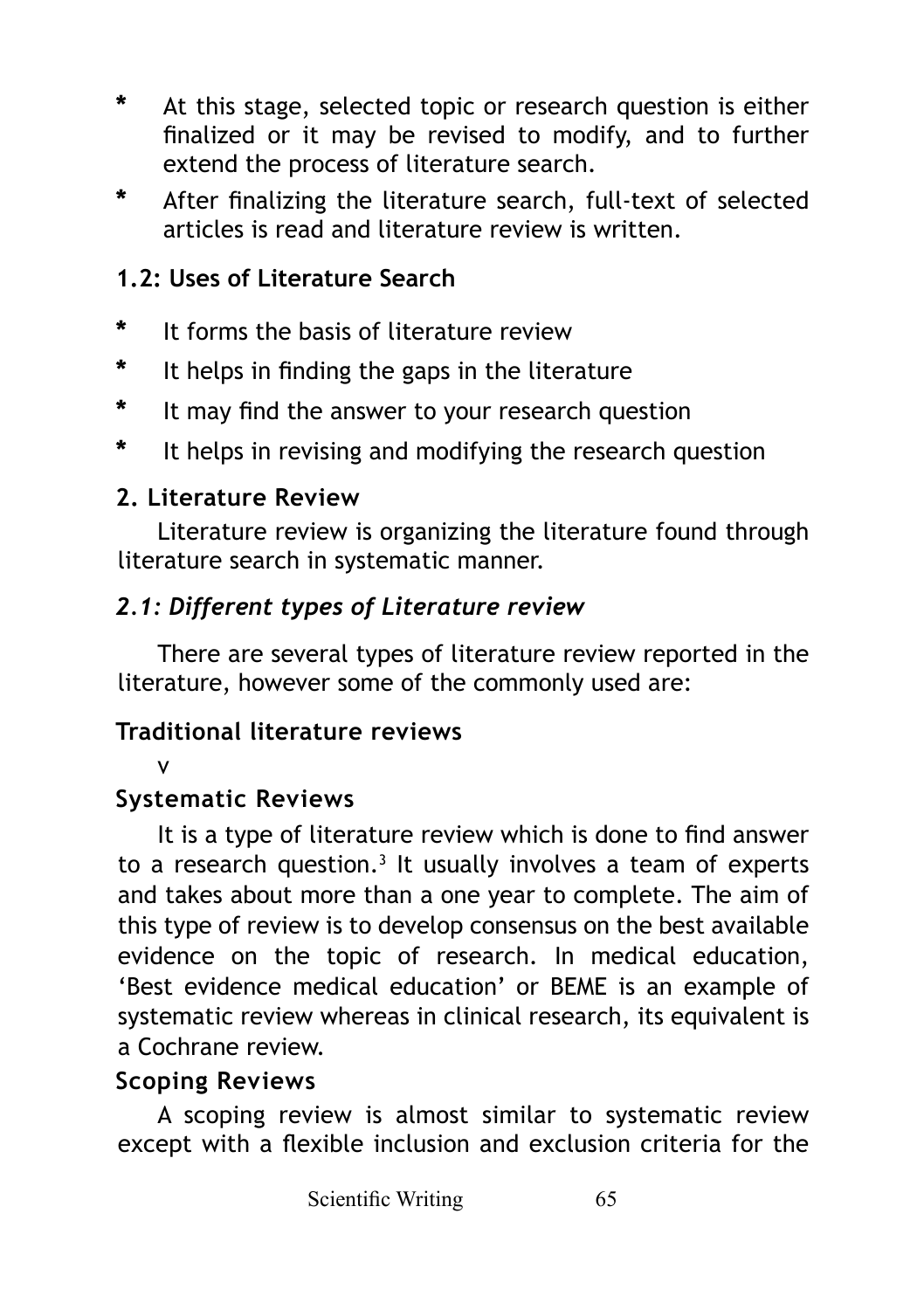articles to be included for the review. The aim of the scoping review is to find everything available about the topic hence the stringent criteria of filtering in systematic review is by passed, however the systematic process used in systematic review should not be ignored. Scoping review generate themes and categories so information on a particular topic can easily be researched.

## **Meta-Analysis**

It follows the same principles of a systematic review but the topic or research question is quantitative in nature. In this type of review, statistical analysis of data of quantitative research articles is done. "Pharmacological strategies to decrease excessive blood loss in cardiac surgery: a metaanalysis of clinically relevant endpoints" is an example of Meta-analysis.

## **2.2: Steps of literature review**

After finalizing the articles found through literature search, a literature review can be written. Literature review forms the part of Introduction and discussion of an article. In case of a thesis or dissertation, it represents a separate chapter itself. Steps of writing literature review depends upon the method one choses for writing it. This can be done based on themes or in an inverted pyramid way. The more common method used is thematic. Steps of writing a literature review through a thematic method are as follows:

- **\*** Decide different themes about your topic based on the literature search and the content finalized
- **\*** Each theme should be separately dealt and the content written should have narrative and analytical perspective
- **\*** There should be a flow of thought and continuity between different themes.
- **\*** At the end, a paragraph summarizing the chapter of literature review should be written.